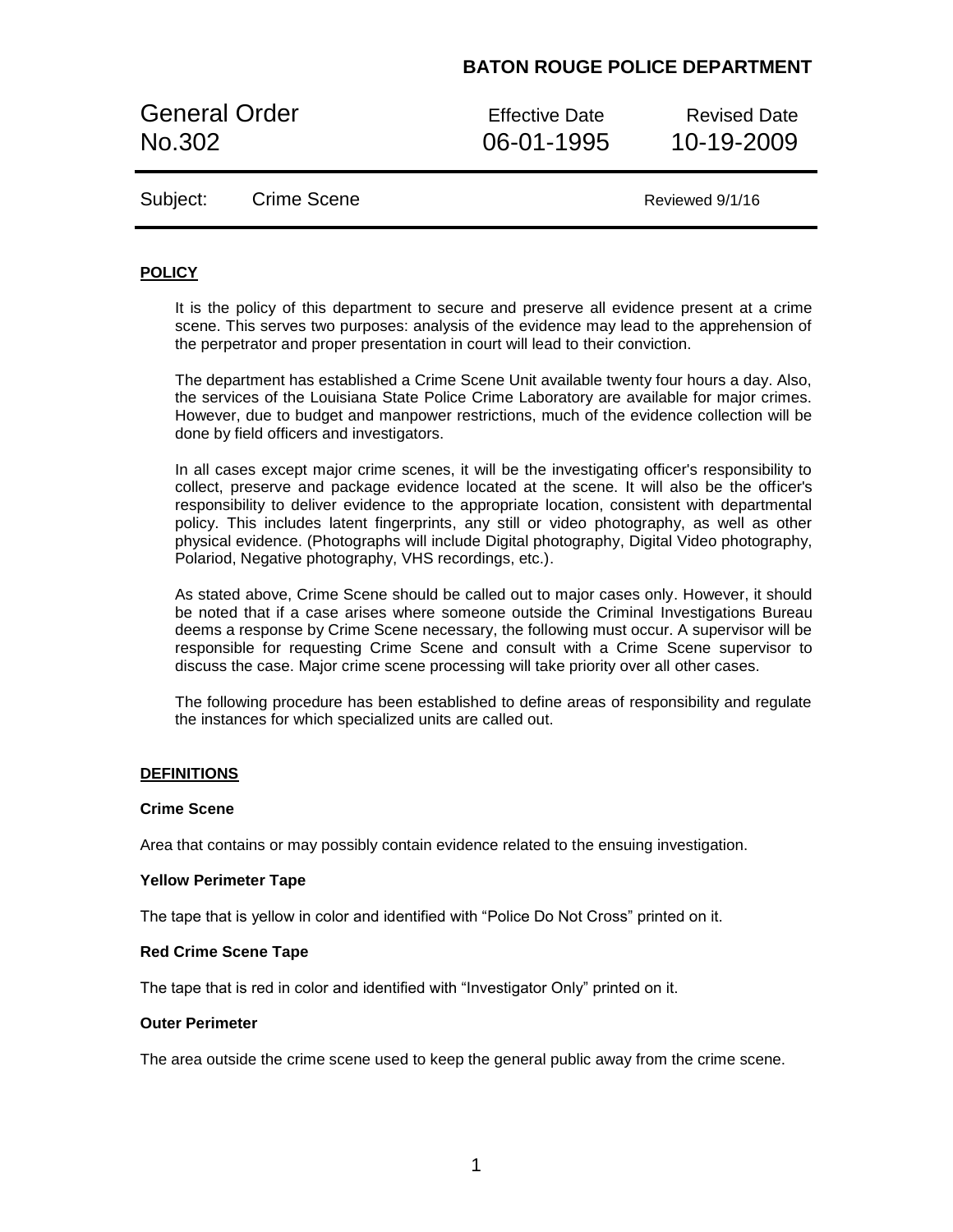General Order **Effective Date** Revised Date No.302 06-01-1995 10-19-2009

Subject: Crime Scene Crime Crime Cancel And All Reviewed 9/1/16

### **Securing of Tape**

The yellow perimeter tape and red crime scene tape will be tied or otherwise secured so that it may be placed around the areas, such that persons would realize that there is one entry into the restricted areas.

## **PROCEDURES**

### **I. Major Crime Scene**

For the purposes of this order only, the following shall be considered major crime scenes:

- A. All criminal calls in which a death or life threatening injury has occurred.
- 1. Life threatening is construed to mean an injury where death is imminent or a distinct probability.
- 2. Cases where the person has died of natural causes and this fact is easily verifiable by physician or other means are not considered major crime scenes.
- B. Bank Robberies
- C. Armed robberies and simple robberies where the victim has been injured.
- D. Armed robberies where an attempted murder has occurred.
- E. Officer involved shootings.
- F. Officer involved traffic accident.
- G. Injured officer or suspect.
- H. Attempted murder of a police officer.
- I. Rape.

## **II. Responsibilities of Patrol Division**

- A. The Uniform Patrol Division will have primary investigative responsibility for minor traffic crashes and those involving departmental vehicles. Traffic fatalities will be handled by the Traffic Homicide Division.
- B. In all other major crime scenes patrol officers will be responsible for preserving the scene until relieved by a supervisor or the investigator working the case.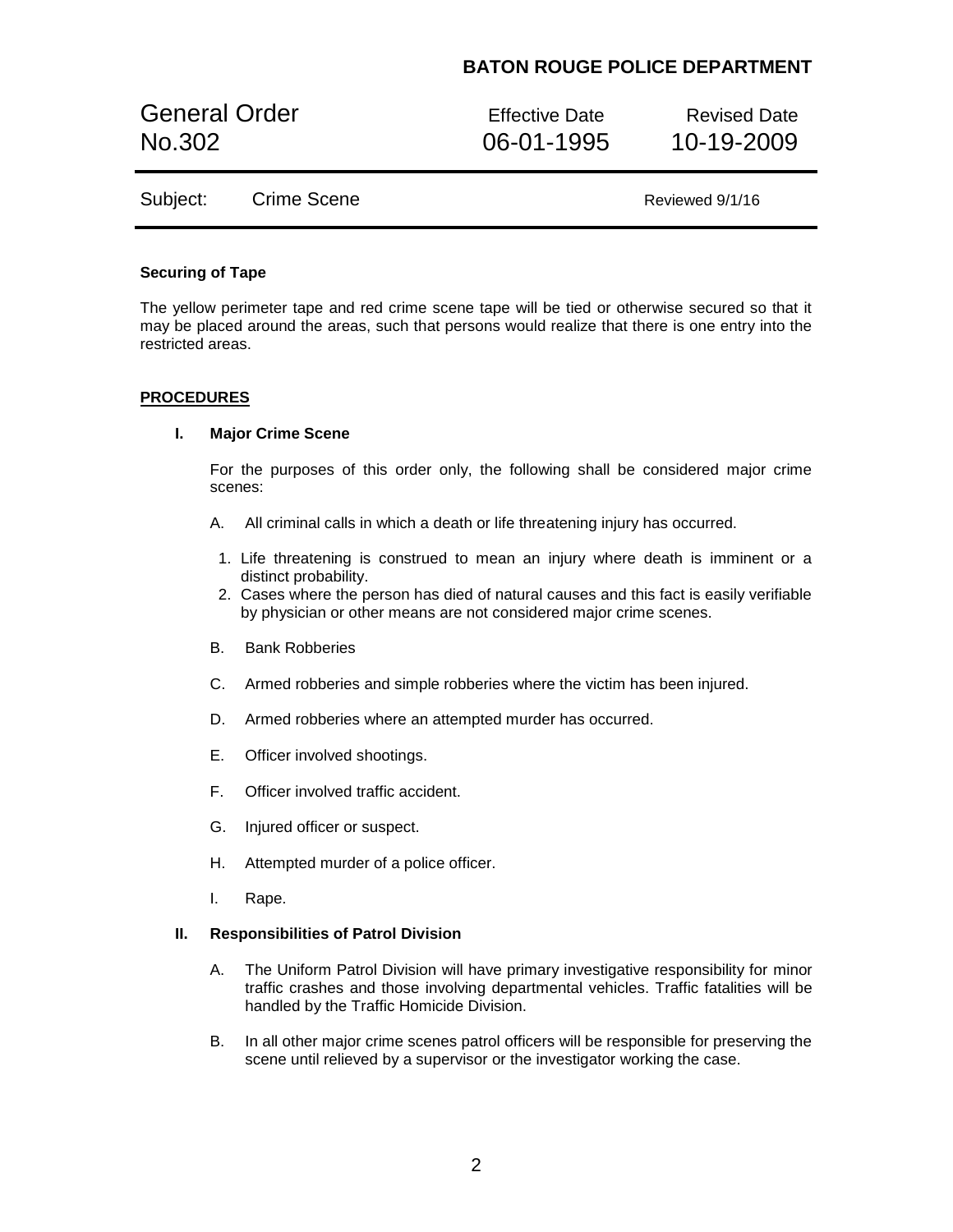General Order **Effective Date** Revised Date No.302 06-01-1995 10-19-2009

| Subject: | Crime Scene | Reviewed 9/1/16 |
|----------|-------------|-----------------|
|----------|-------------|-----------------|

- C. The following procedures shall apply to major crime scenes:
	- 1. Once a crime scene has been discovered or identified by a responding officer, that officer shall assume immediate responsibility for securing the scene from further contamination. The preferred method for securing the initial scene is through the use of yellow perimeter tape.
	- 2. The responding supervisor, investigator, or crime scene tech shall have the responsibility of identifying the crime scene by securing this specific area utilizing red crime scene tape; this may require the removal of the yellow perimeter tape. Immediate efforts should be made to keep unauthorized people out of this area.
	- 3. Once the total area of the crime scene is determined, the incident commander shall establish an outer perimeter, identified with yellow perimeter tape, used to keep the general public away from the crime scene.
	- 4. Once the red crime scene tape is in place, entry inside of the tape by officers should be made only in an emergency or by the direction of the investigator. A designated officer shall begin keeping a log of names of any and all official personnel that were present inside the crime scene prior to the erection of the red crime scene tape or any that enters after its erection. Officers in the outer perimeter that did not enter the crime scene will not be placed on the log unless instructed to do so by the investigator. The first officer to reach the scene should normally be the officer to keep the log, unless circumstances dictate otherwise. The initial officer(s) on the scene and officers assisting in securing the scene whose names appear on the log will have their presence in the crime scene documented, in a supplemental report, relative to the action(s) taken while in the crime scene, this shall include time they entered and exited the crime scene, along with the duties performed. This log shall be submitted and attached to a preliminary or supplemental report of the incident.
	- 5. Nothing in this policy shall restrict the action of expanding the area considered the crime scene, after its erection, as additional evidence that should be protected outside of it is located.
	- 6. No officer present at a crime scene shall remove, disturb, touch, alter or in any way tamper with any evidence found herein except as required by their official duties and in accordance with established departmental procedures. No officer shall photograph or record (audio or video) for reproduction anything at a crime scene except as required by their official duties.

## **III. Responsibility of Criminal Investigation Bureau**

- A. The Criminal Investigation Bureau has primary investigative responsibility for all other major crimes. The investigator in charge will determine what evidence shall be collected and what photographs will be taken. (This will also include the acquisition of any reference samples that may subsequently be required).
- B. The investigator may request support from uniform patrol to secure the scene and will direct personnel from the Crime Scene.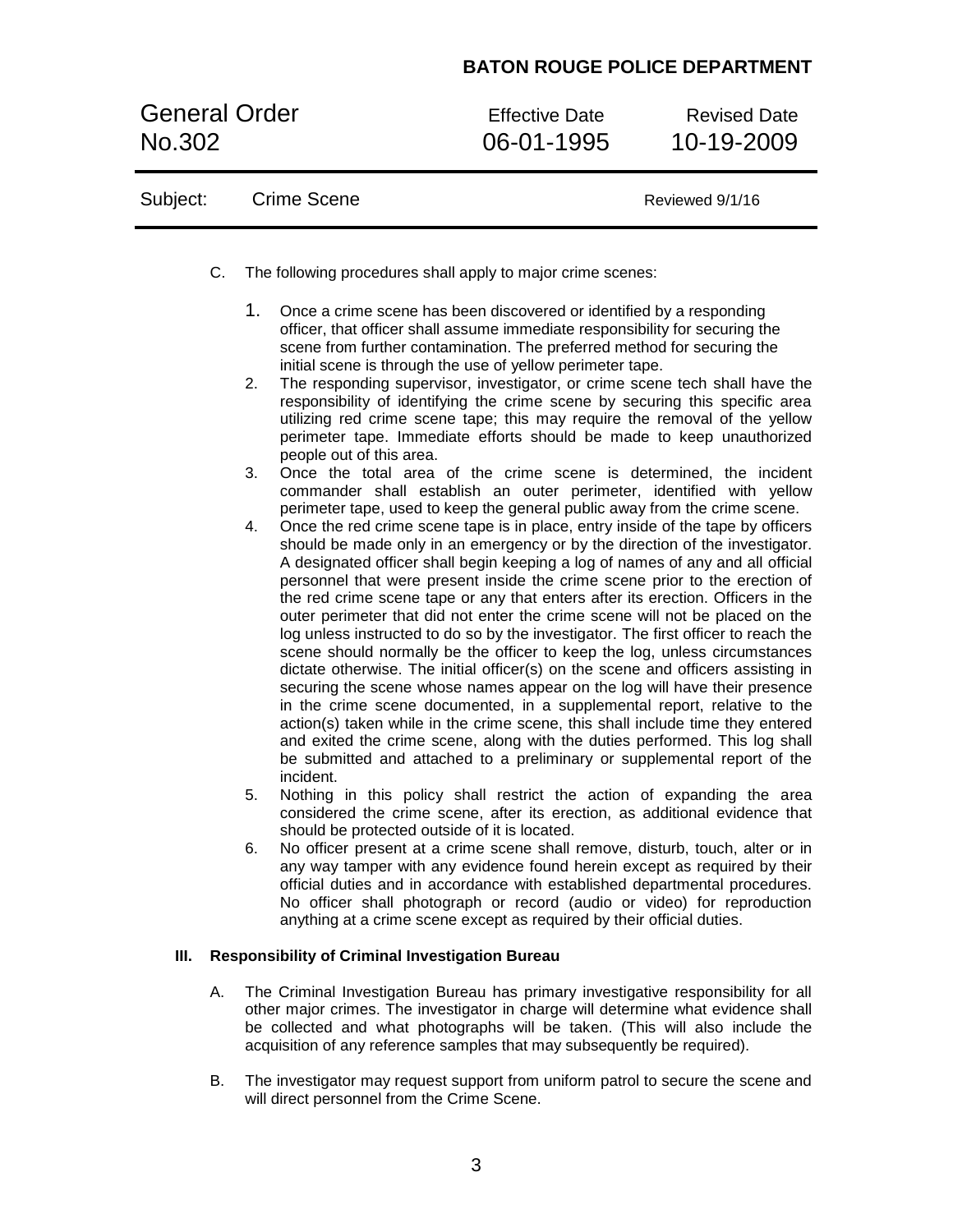General Order **Effective Date** Revised Date No.302 06-01-1995 10-19-2009

# Subject: Crime Scene Crime Crime Cancel And All Reviewed 9/1/16

- C. It will be the responsibility of the investigator working the case to prepare the offense report of the incident as well as any investigative supplemental reports required.
- D. In the event the investigator deems necessary that additional property not directly related to the crime be tagged, he may acquire the assistance from Uniform Patrol to collect the property. This will ensure that the evidence collected by Crime Scene will be processed separately.
- E. Vehicles may be towed and stored at a selected facility for processing if the investigator deems necessary.

## **IV. Responsibility of the Crime Scene Personnel**

- A. Personnel from the Crime Scene will be called out only on major crime scenes. The Crime Scene shall be called out only when there is evidence to collect or photographs to be taken.
- B. It is not the responsibility of Crime Scene personnel to locate evidence. The officer or investigator working the case will be in charge of the scene. He will direct Crime Scene personnel regarding what evidence shall be collected or what photographs shall be taken.
- C. Crime Scene personnel will be responsible for the collection and preservation of all physical and photographic evidence processed at a scene or for reference samples. Materials and substances collected from a known source may be sent to LSP Crime Lab for comparison with physical evidence collected, at the request of the case officer. If evidence must be subsequently transported to the LSP crime laboratory for analysis, this shall be noted and a Request for Scientific Analysis form attached.
- D. If a video recording of the crime scene is requested by the case officer, the scene will be recorded in its pristine state, noting all evidence with overall and close-up shots. Once the video is completed, overall photographs and close-up photos will be taken with or without scale and photo markers.

## **V. On Scene Response of LSP Crime Lab**

A. It will be the responsibility of Crime Scene personnel to analyze the crime scene and to determine if the LSP Crime lab should be called out. Under no circumstances will the LSP Crime lab be called to the scene prior to the notification of Crime Scene lab personnel.